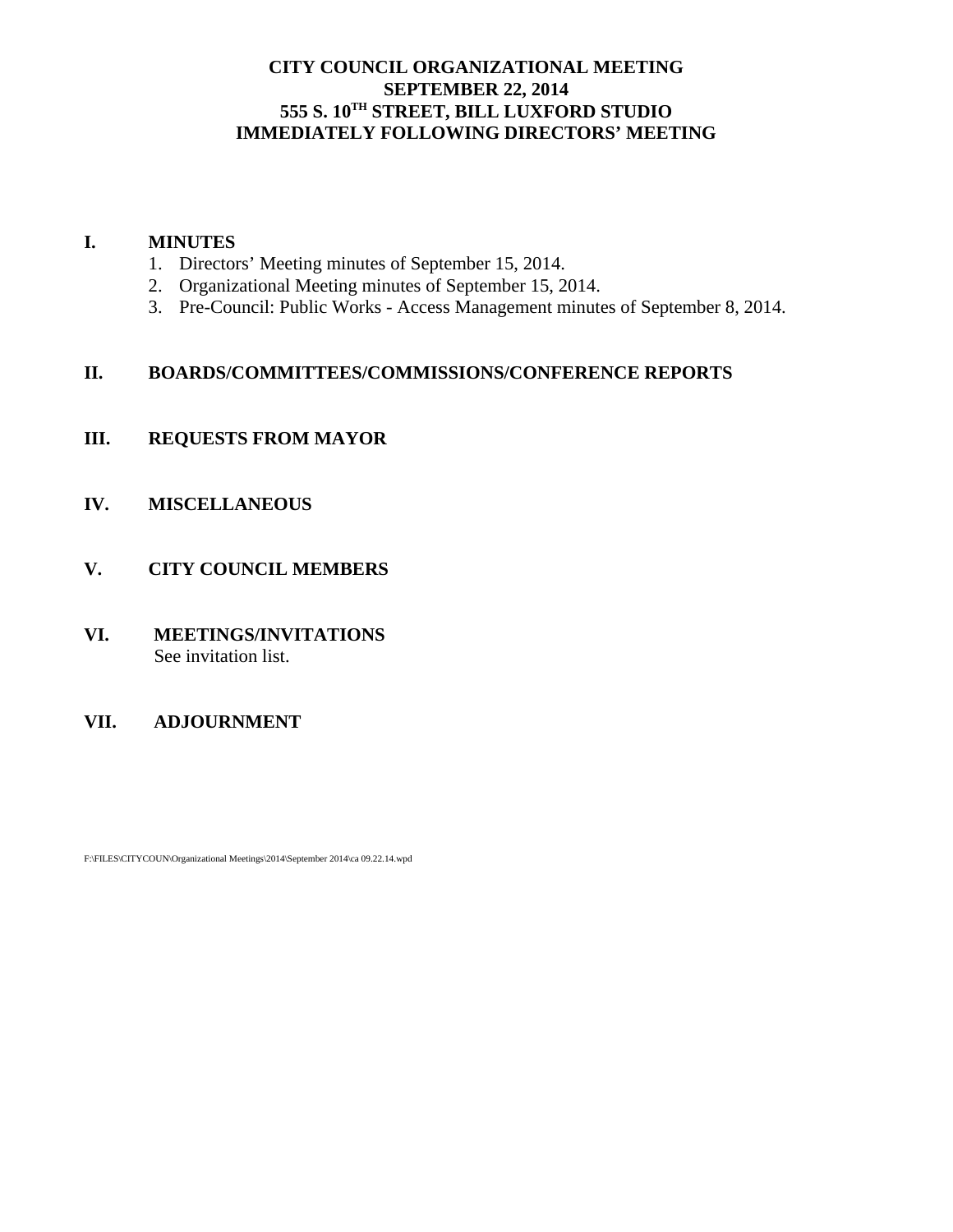## **MINUTES CITY COUNCIL ORGANIZATIONAL MEETING SEPTEMBER 22, 2014**

**Present:** Doug Emery, Chair; Trent Fellers, Vice Chair; Leirion Gaylor Baird; Roy Christensen; Jon Camp; Carl Eskridge; and Jonathan Cook

### **Others:** Rick Hoppe, Chief of Staff; and Mary Meyer

Chair Emery opened the meeting at 2:36 p.m. and announced the location of the Open Meetings Act.

#### **I. MINUTES**

- 1. Directors' Meeting minutes of September 15, 2014.
- 2. Organizational Meeting minutes of September 15, 2014.
- 3. Pre-Council: Public Works Access Management minutes of September 8, 2014.

With no corrections the above minutes placed on file in the City Council office.

## **II. BOARDS/COMMITTEES/COMMISSIONS/CONFERENCE REPORTS** None

## **III. REQUESTS FROM MAYOR**

## **Rick Hoppe, Chief of Staff**

Hoppe stated he or Director Casady would be contacting Council Members within the next few days to follow up on the Safety issue. Will discuss names for the Public Finance Committee and a time line. Working out the details but want a conversation with Council Members.

Camp stated we're jumping to finance, can we digest the needs and solutions? Hoppe replied that's the reason he's calling. If that's your position, great. Is why we're making calls before.

Hoppe added the second item was to follow up with an issue listed on the agenda. It's time for resolutions for South Street. First, have emailed all stating will advertised for 30 days. We had a public meeting with the neighborhood. Then received a letter from Polk representing the neighborhood saying they would be most comfortable with the Rick Krueger proposal, which suggests storage. Also is the bid offering the most financial City benefit. The Administration is comfortable with the proposal. We're seeking a little informal guidance as to what Council would like to see next, or if you have a different direction you would like to see.

Camp stated a week ago there was a meeting. The representatives attended and addressed the people attending. The neighbors seem to like the storage option. They did pick the first, and second choices, although a distance second. The storage seems to make sense. Would go along at this point, after hearing everything, and see if we can't work with the Housing Authority to find another location.

Gaylor Baird asked with such a different purpose in mind is there thought this needs to go back to the Planning Commission? Hoppe replied yes, would need to go to the Planning Commission and restart the process.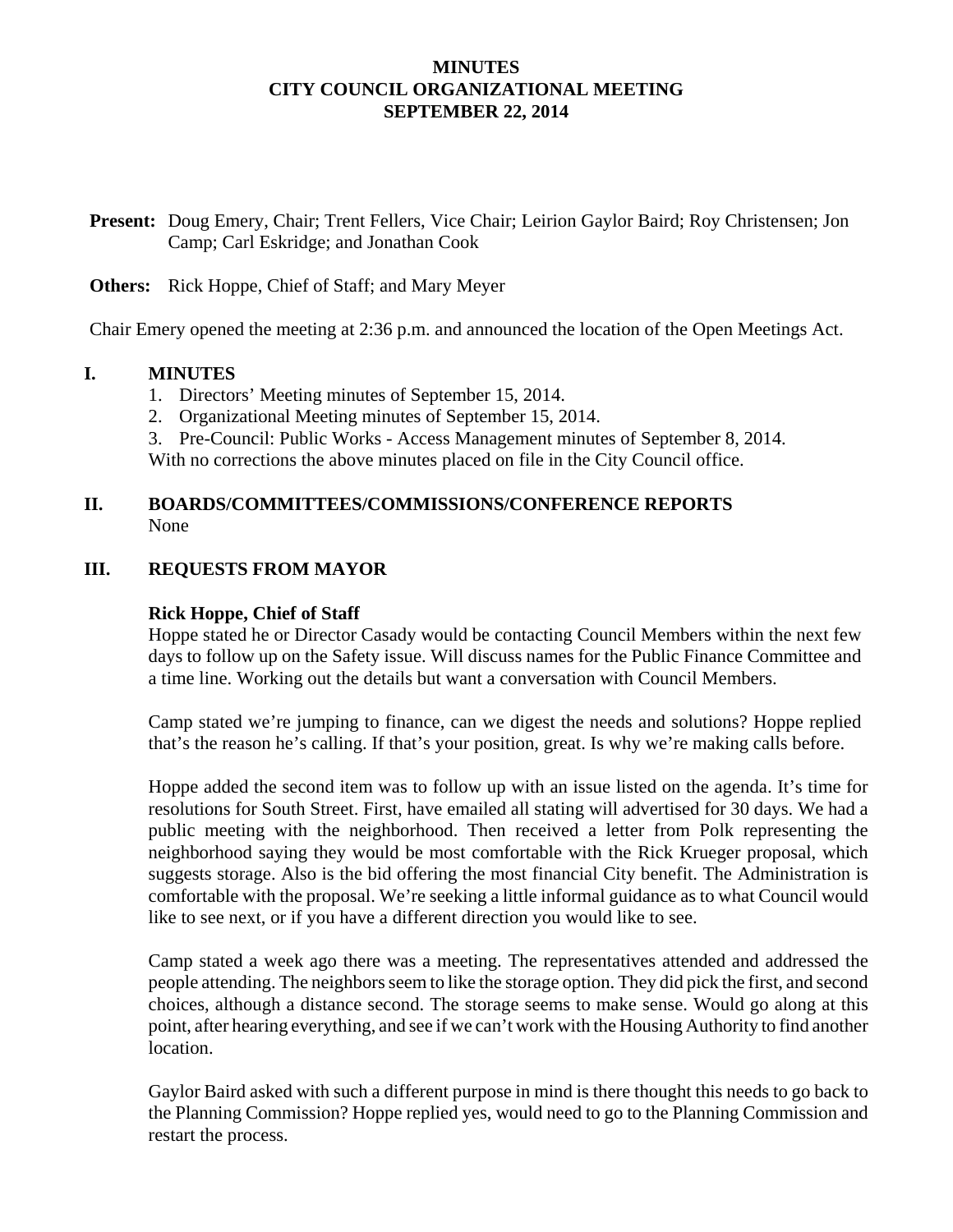Emery asked if the next part of the process would be the Mayor selecting? To move forward? Hoppe replied, we need to go back to the Planning Commission. Emery stated he appreciates the fact you came to Council. Hoppe added, as indicated to Council the Administration is comfortable with the Krueger proposal. Emery stated if the Krueger proposal is the Mayor's selection would be good with him but is something which we should go through the process.

Hoppe stated that would be put forward. Nice to work together on this. Emery thought we tried last time but the issue was the 30 day notice, hopefully we'll find the right solution. He added the neighbors are certainly entitled to submit their thoughts.

Cook stated the 30 days have passed, was advertised, took bids, and will be selected with the Planning Commission process starting fairly soon. Then the Planning Commission will make a recommendation. We'll see their recommendation, but certainly the fact the neighbors are on board will make a difference. Staff will provide a recommendation to the Planning Commission and see what they say.

Hoppe agreed adding, your point is there's still a process. Cook reiterated, still a process. Hoppe added we should do and not presuppose we have the answer. But at this point do suggest we're comfortable with the approach and want to see if Council is comfortable enough to move forward with the Planning Commission.

Camp asked if we should take off the pending list? Fellers stated we're going back through a different process and we should take off. Camp asked if we should take off today, or? Gaylor Baird added maybe to wait and possibly have the other in front of us. Discussion.

Cook stated it doesn't hurt anything to sit there. Fellers stated, we're not going through that process. Cook thought if we want to send a message, there's a change of zone that's certain. If voting no on a change of zone cannot come back and change the zone again for a year. Essentially there are limitations. But also if the Housing Authority wanted to go back through, they'd have to go through the process. If we withdraw as opposed to voting no, it probably doesn't kick in any legal probations. But they would have to file to come back. If we withdrew and it went away, or if we withdraw something which has gone through the Planning Commission, and approved there, can it be reintroduced on the agenda if we just withdraw without taking some other action? Kirkpatrick stated without looking in detail would think you wouldn't go back to Planning. In fact if you withdrew don't believe it was killed as far as their action.

Fellers stated, withdraw all 3 of the items and have it go through the Planning Commission and a clean process. Cook commented yes, however if you want to withdraw and send a stronger message, specifically we're not doing, or if you want to vote no to send a particularly strong message. Think it's more about perception.

Fellers commented he doesn't think it's about perception, but about process. Going through a clean process. This is something on the agenda which theoretically could be voted on at anytime. It's more about process. Emery added, does seem less dangerous than voting something down and not knowing if the group which came through is asking for a similar zone and it changed, which locks us out for a year. Cook stated it doesn't affect the process for the Planning Commission, it could sit on pending and we could approve the storage project, and it could still sit there. Discussion.